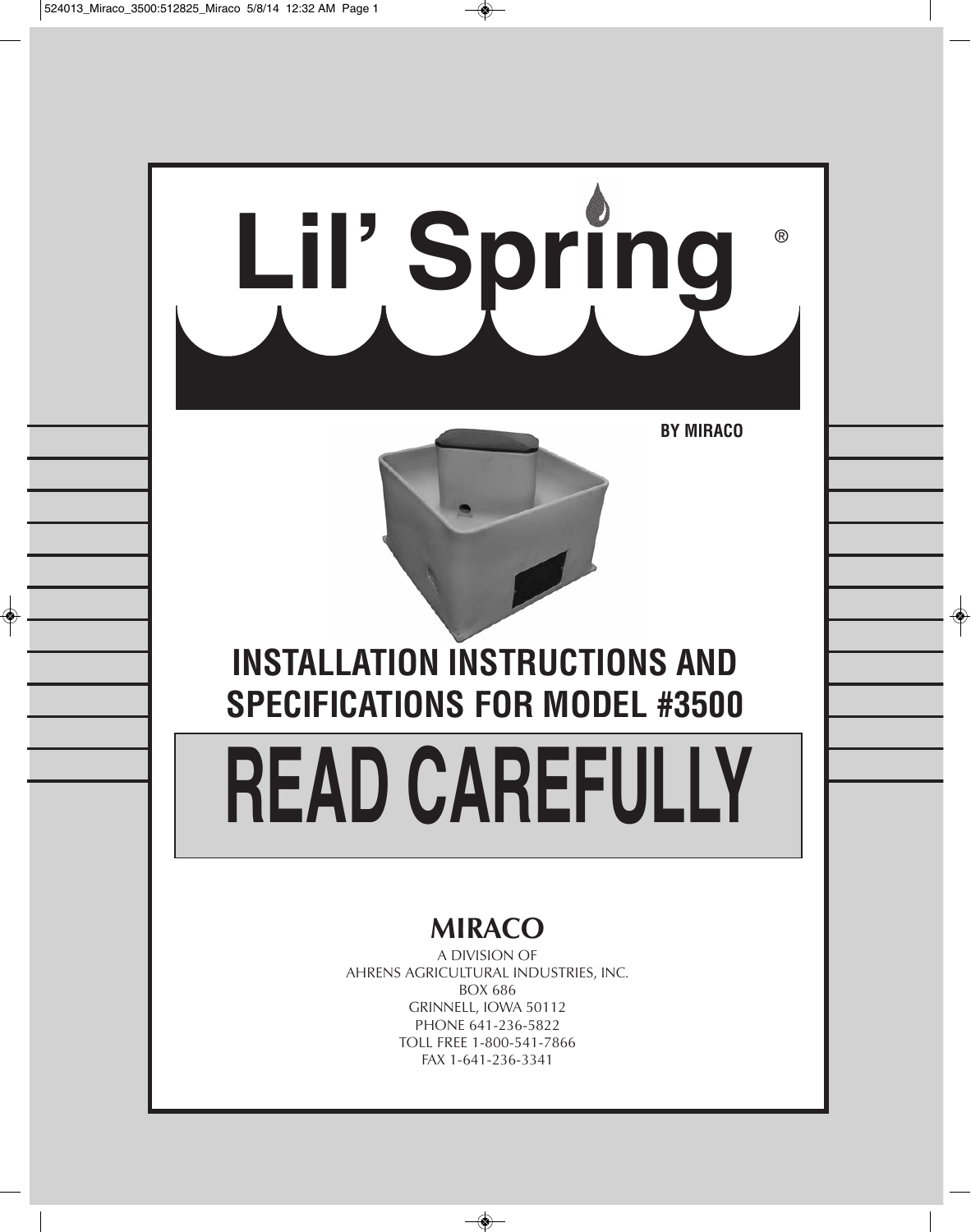# specifications

# **Part 1 General**

- A. Description
	- 1. Lil' Spring is a multi-purpose waterer designed to be used with a 250 watt heater in cold climates or without in warmer climates.
- B. Weights & Dimensions

| Model $#$                               | <b>Gallons</b> | <b>Description</b>        | <b>Dimensions</b>                                                        | Wt. |
|-----------------------------------------|----------------|---------------------------|--------------------------------------------------------------------------|-----|
| 3500 (w/o heater)<br>3501 (with heater) | 40             | multi-purpose<br>electric | $42" \times 42" \times 26"$<br>26" drinking height<br>31" overall height | 150 |

- C. Material necessary for installation
	- 1. concrete for the base
	- 2. teflon tape thread sealer
	- 3. #834 insulated tube



## **Part II Materials, Products**

- A. Materials
	- 1. High impact rockite, Polyethylene
- B. Valve
	- 1. Miraco plastic valve
- C. Float assembly
	- 1. Stainless steel arm and thumb screw w/Polyethylene 4" x 5" bob float.
- D. Hookup assembly
	- 1. 3/4" x 24" 150 psi rubber hose with brass ends.
	- 2. 3/4" plastic ball shutoff valve.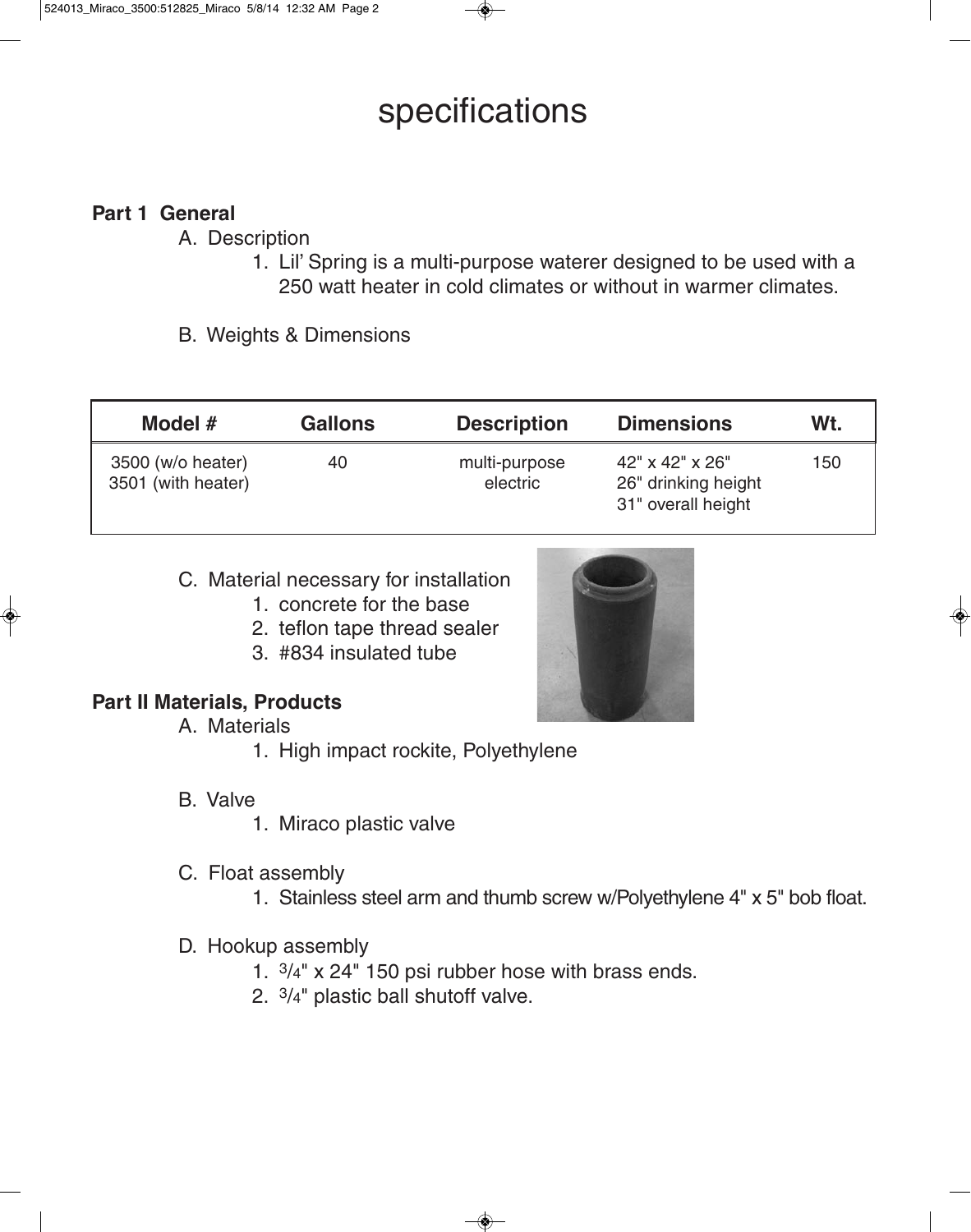

#### **Step 1**

Pull the paper off the back of the rubber gasket and stick to the bottom edge of the tank. This is important to keep out air and water.



#### **Step 2**

Attach the 150 psi hose with shutoff valve (provided) to the PVC elbow, use teflon tape on all threaded fittings.



**Step 3** Set the entire assembly into the valve cradle.



# **Step 4**

Place the stainless steel bracket over the PVC fitting and attach with 1/4" stainless steel bolts provided.

\*NOTE: When using the Miraco heater, install with a properly grounded electrical line. The heater is to be placed in the valve compartment under the 4x5 bob float. The power cord is connected in the area where the water line is located. Always use a licensed electrician for proper wiring.